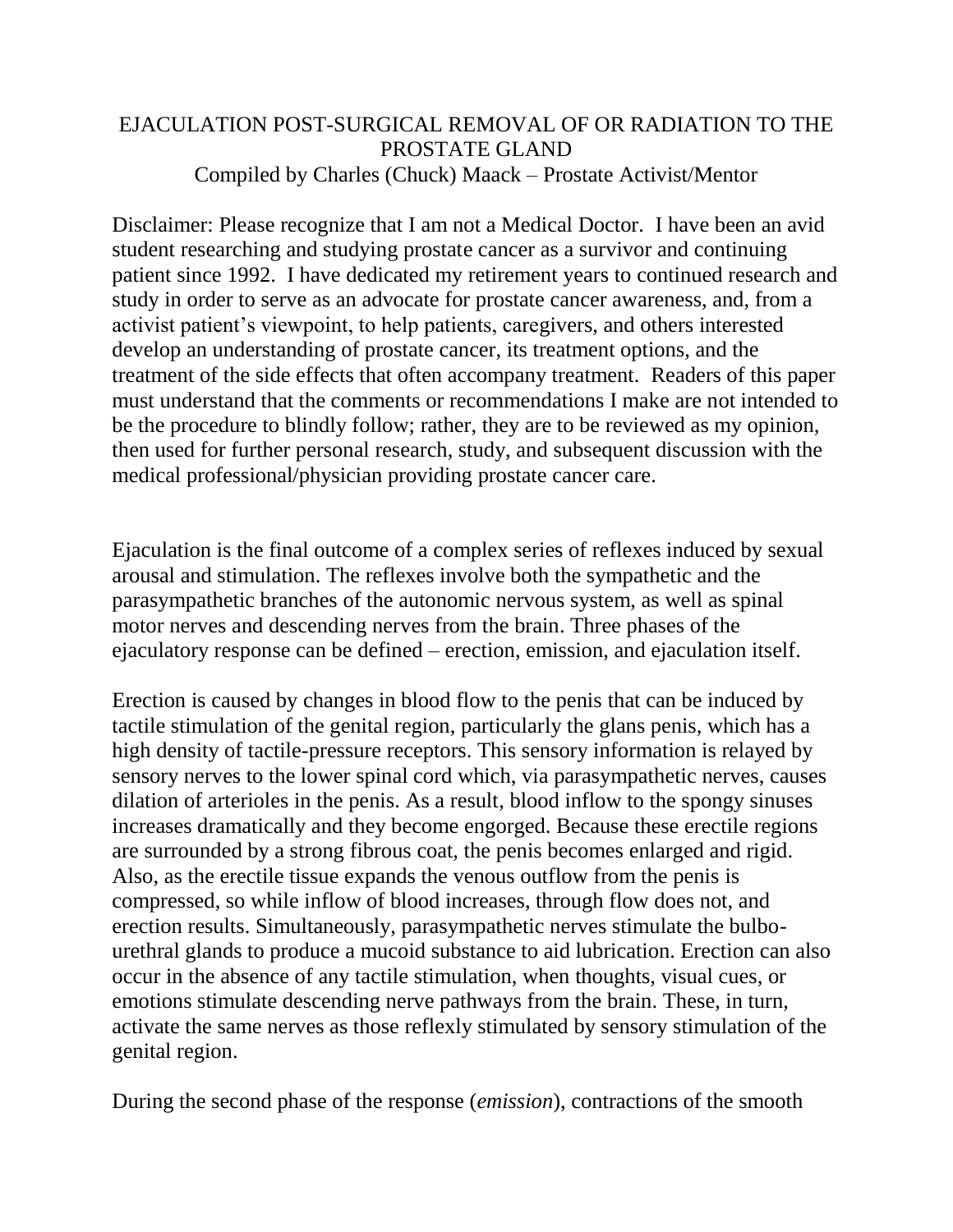muscle in the walls of the vasa deferentia, and the ejaculatory duct formed by their junction, push sperm into the upper part of the urethra. At the same time the seminal vesicles and prostate gland contract and release seminal fluid into the urethra.

In the third phase, ejaculation proper, which occurs at orgasm, the semen (sperm plus seminal fluid) is expelled from the posterior urethra by contractions of the muscles which surround it. During coitus ejaculation is also associated with involuntary rhythmic thrusting of the pelvis. The role of the sympathetic branch of the autonomic nervous system at this point is to contract the sphincter round the neck of the bladder, so that ejaculation cannot backfire in that direction.

A feeling of intense pleasure usually accompanies ejaculation, and the whole event is known as orgasm. After this there is the *resolution phase* in which all the physiological changes which have occurred are reversed and a man becomes refractory to any further sexual stimulation for a while. This period can last from a few minutes to several hours.

Any interference with the relevant spinal reflexes can cause impotence and other sexual dysfunction, although libido will be unaffected. The central nervous system plays an important role in regulating the sexual response, not only in normal individuals but also in cases of disordered sexual function. While sexual arousal can be stimulated or enhanced by visual or other inputs of a sexual nature in the absence of tactile genital stimulation, conversely the sexual response may be suppressed by the central nervous system, either consciously or subconsciously. This can lead to impotence, loss of sexual interest, premature ejaculation, ejaculatory failure, or a loss of the usual generalized accompaniments of orgasm. These are all common defects of this complex reflex response and may have a psychogenic basis in some patients. They are often amenable to behavioural therapy.

And now that you think: "Wow, this guy seems to know everything." In reality, all you have to do is type "where is the pressure generated that causes the semen to be emitted in several spurts of diminishing intensity" and you would have come upon this paper:

<http://www.answers.com/topic/ejaculation#ixzz1mhe7UQYV>